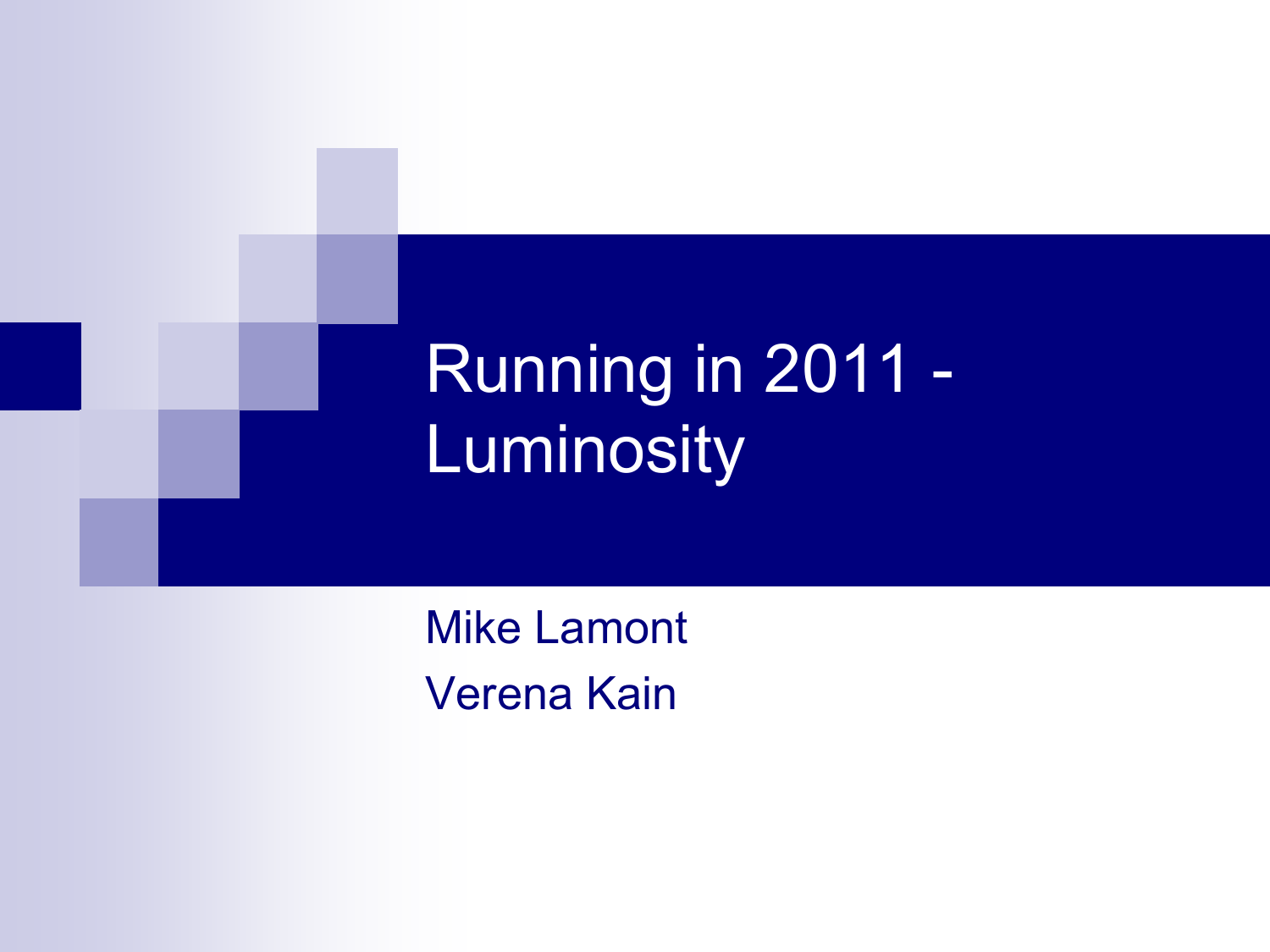

### **Presentations**

Many thanks to all the speakers!

- Experiments' expectations
	- Massi Ferro-Luzzi
- **Pushing the limits: beam** 
	- Elias Métral
- Pushing the limits: crossing angles, aperture and beta\*
	- Werner Herr
- **Luminosity analysis** 
	- □ Giulia Papotti
- **Luminosity calibration** 
	- □ Simon White
- Heavy ions in 2011 and beyond
	- John Jowett
- Operational schedule 2011 & potential performance
	- Malika Meddahi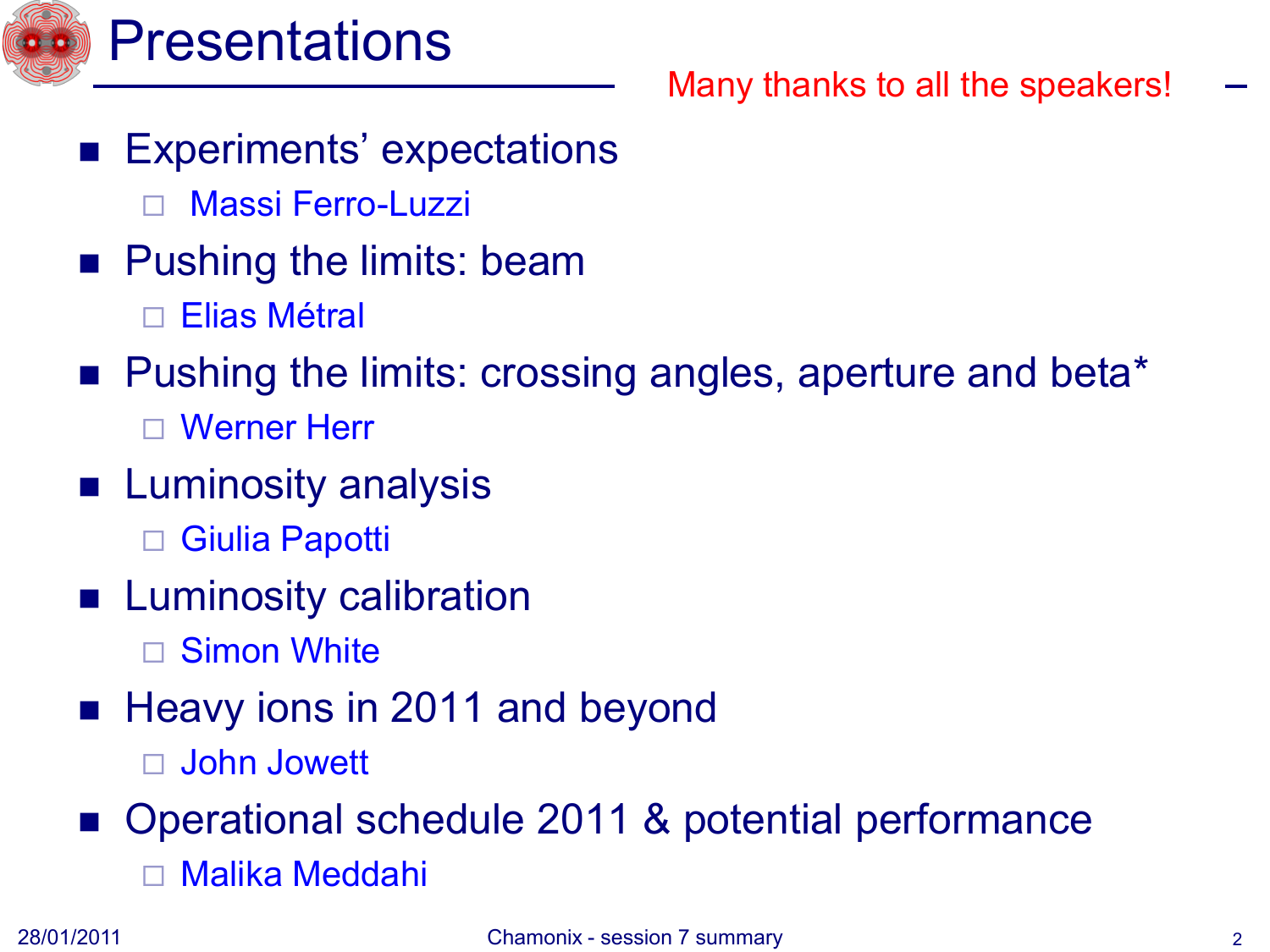

- Very nice explanation of impedances and single-beam instabilities
- Small lattice nonlinearities => 1 "detrimental" and 1 beneficial effect:
	- $\Box$  Landau octupoles are needed to stabilize the single-bunch instability from transverse impedance
	- The head-on beam-beam tune shift can be  $\sim$  2 times larger than nominal
- Electron cloud
	- 2010 observations are certainly due to  $\sim$  2 < SEY <  $\sim$  2.5, whereas 1.7 was usually the max value studied in the past
	- Miguel Jimenez: confident that rapid cleaning will be seen

#### Elias Métral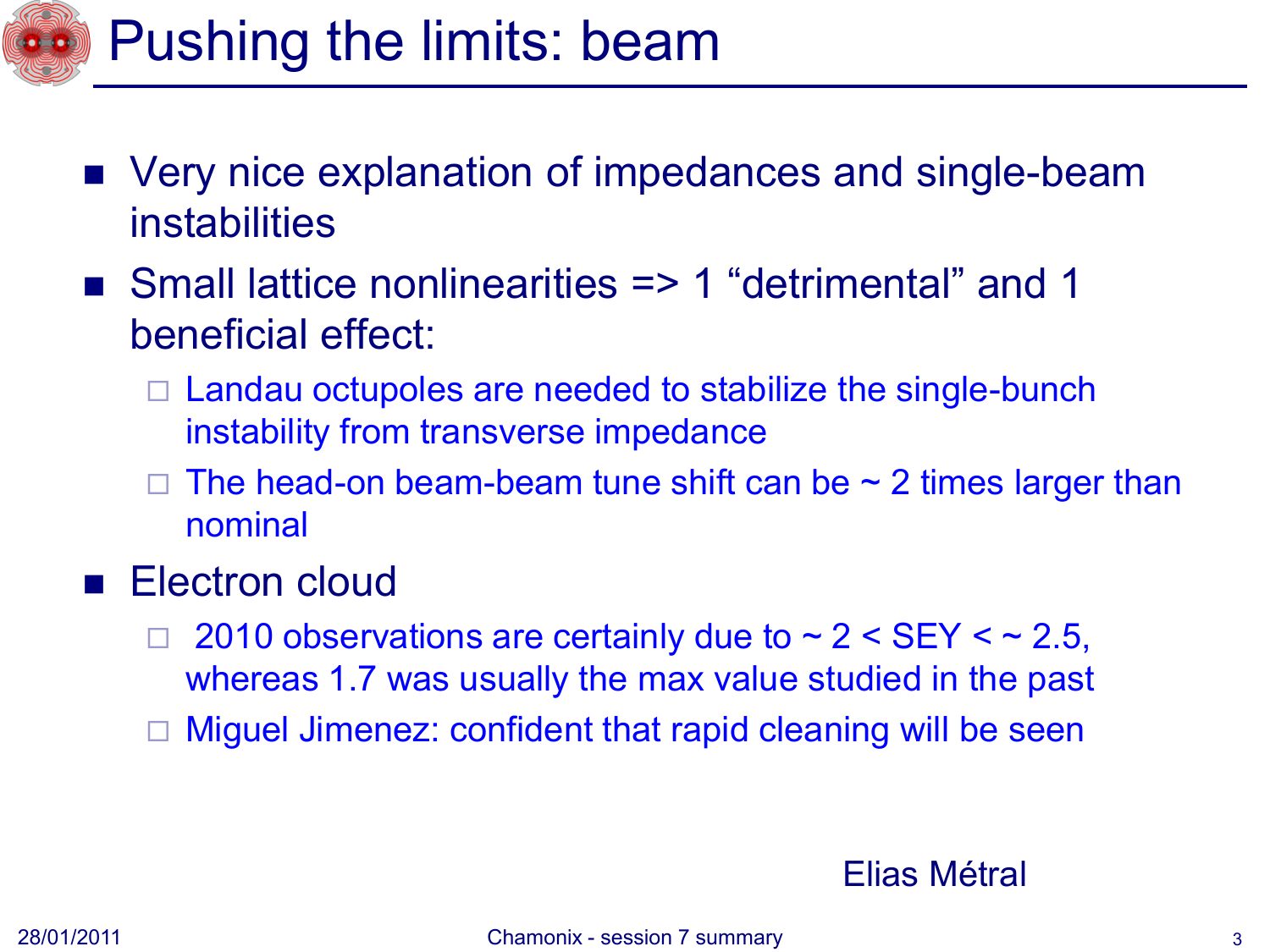

| <b>Bunch</b><br>spacing | <b>From</b><br><b>Booster</b> | <b>Np/bunch</b>          | <b>Emittance</b><br>H&V<br>[mm.mrad] | No. of<br>bunches from<br><b>SPS</b> |  |
|-------------------------|-------------------------------|--------------------------|--------------------------------------|--------------------------------------|--|
| 150                     | <b>Single batch</b>           | $1.1 \times 10^{11}$     | < 2.5(1.6)                           | $1 - 4 \times 12$                    |  |
| 75                      | Single batch                  | $1.2 \times 10^{11}$     | 2                                    | $1 - 4 \times 24$                    |  |
| 75                      | Double batch                  | $1.2 \times 10^{11}$ (?) | 1.2(?)                               | $1 - 4 \times 24$                    |  |
| 50                      | Single batch                  | $1.45 \times 10^{11}$    | 3.5                                  | $1 - 4 \times 36$                    |  |
| 50                      | Double batch                  | $1.2 \times 10^{11}$ (?) | 1.5(?)                               | $1 - 4 \times 36$                    |  |
| 25                      | Double batch                  | $1.15 \times 10^{11}$    | 3.6                                  | $1 - 4 \times 72$                    |  |

### Note: delivered emittance depends on the bunch spacing and batch scheme

28/01/2011 **Chamonix - session 7 summary Contract Contract Contract Contract Contract Contract Contract Contract**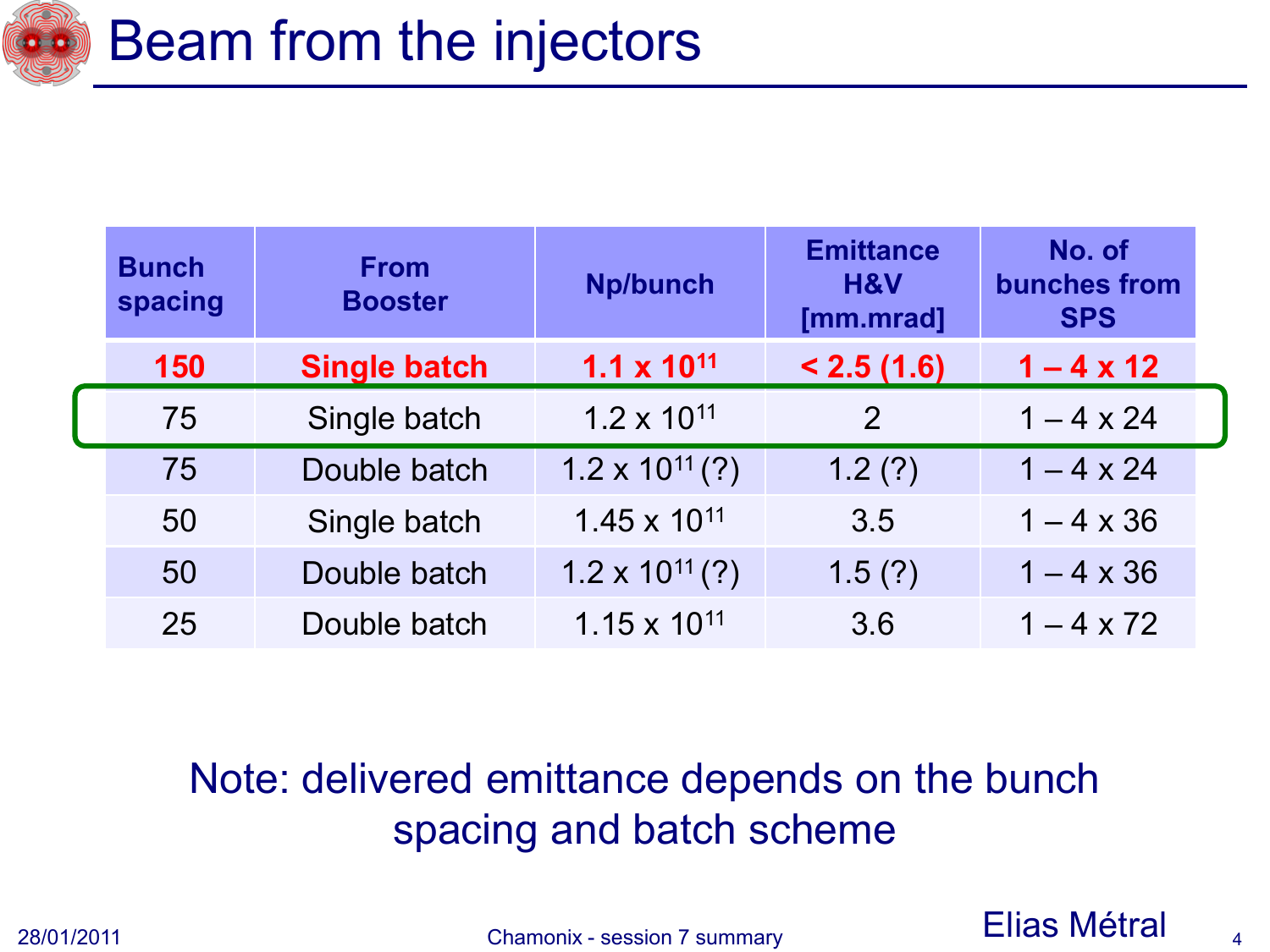



IP 1 & 5

| $\epsilon_n$  | ß*                  | $\beta^*$           | $\alpha$            | $\alpha$            |
|---------------|---------------------|---------------------|---------------------|---------------------|
| Energy        | $(3.5 \text{ TeV})$ | $(4.0 \text{ TeV})$ | $(3.5 \text{ TeV})$ | $(4.0 \text{ TeV})$ |
|               |                     |                     |                     |                     |
| 1.5 $\mu$ m   | $1.4~\mathrm{m}$    | $1.4~\mathrm{m}$    | $\pm$ 120 $\mu$ rad | $\pm$ 120 $\mu$ rad |
| $2.0 \ \mu m$ | $1.5~\mathrm{m}$    | $1.4~\mathrm{m}$    | $\pm$ 120 $\mu$ rad | $\pm$ 120 $\mu$ rad |
| $2.5 \mu m$   | $1.6 \text{ m}$     | $1.5 \text{ m}$     | $\pm$ 120 $\mu$ rad | $\pm$ 120 $\mu$ rad |
| $3.75 \mu m$  | $1.8~\mathrm{m}$    | $1.6 \text{ m}$     | $\pm$ 140 $\mu$ rad | $\pm$ 140 $\mu$ rad |
|               |                     |                     |                     |                     |

beta $* = 10$  m in IP2  $beta* = 3 m in IP8$ 

Werner Herr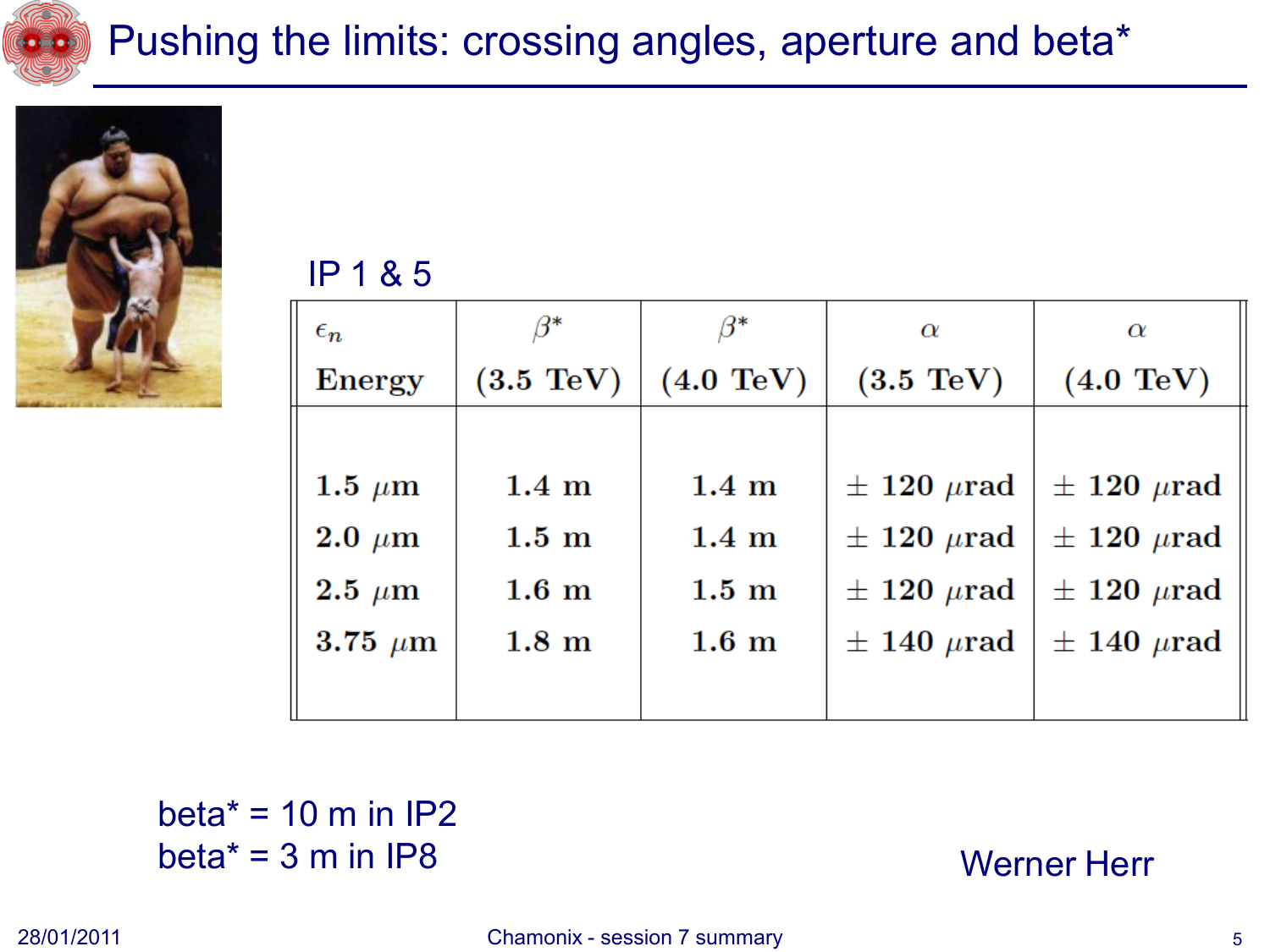

### ■ Small emittance important for overall performance

- $\Box$  Allows lower beta\* with moderate crossing angle
- Allows more flexibility for LHCb spectrometer
- Allows full field for LHCb spectrometer (at all times and configurations)
- □ Werner's recommendation: rather give up on higher intensity than on small emittance
- Should find the head-on beam-beam limit early
	- will tell us the good parameter range
- **Example 12 Luminosity leveling in LHCb must be tested**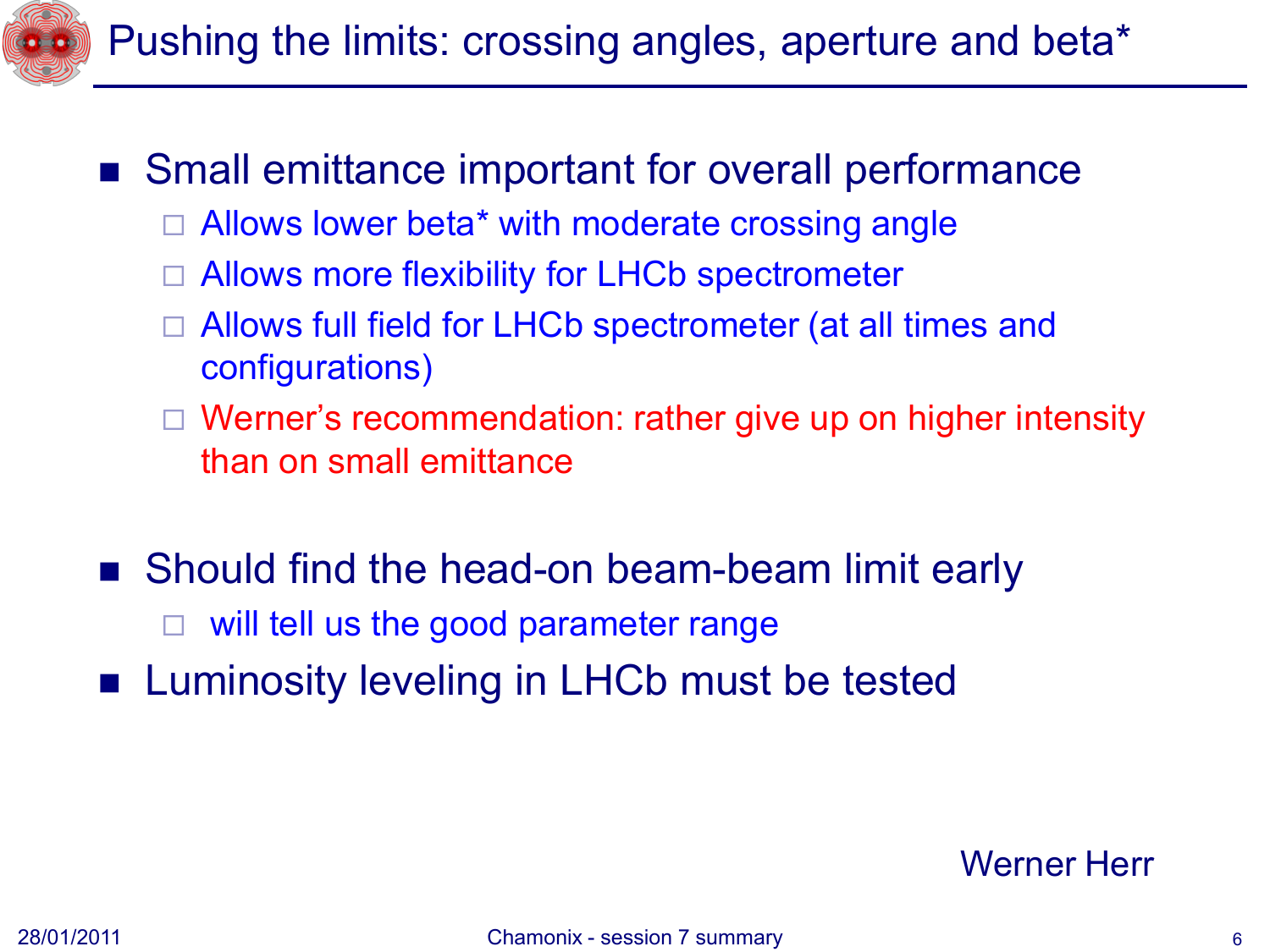## Luminosity analysis: statistics across fills



28/01/2011 Chamonix - session 7 summary

Giulia Papotti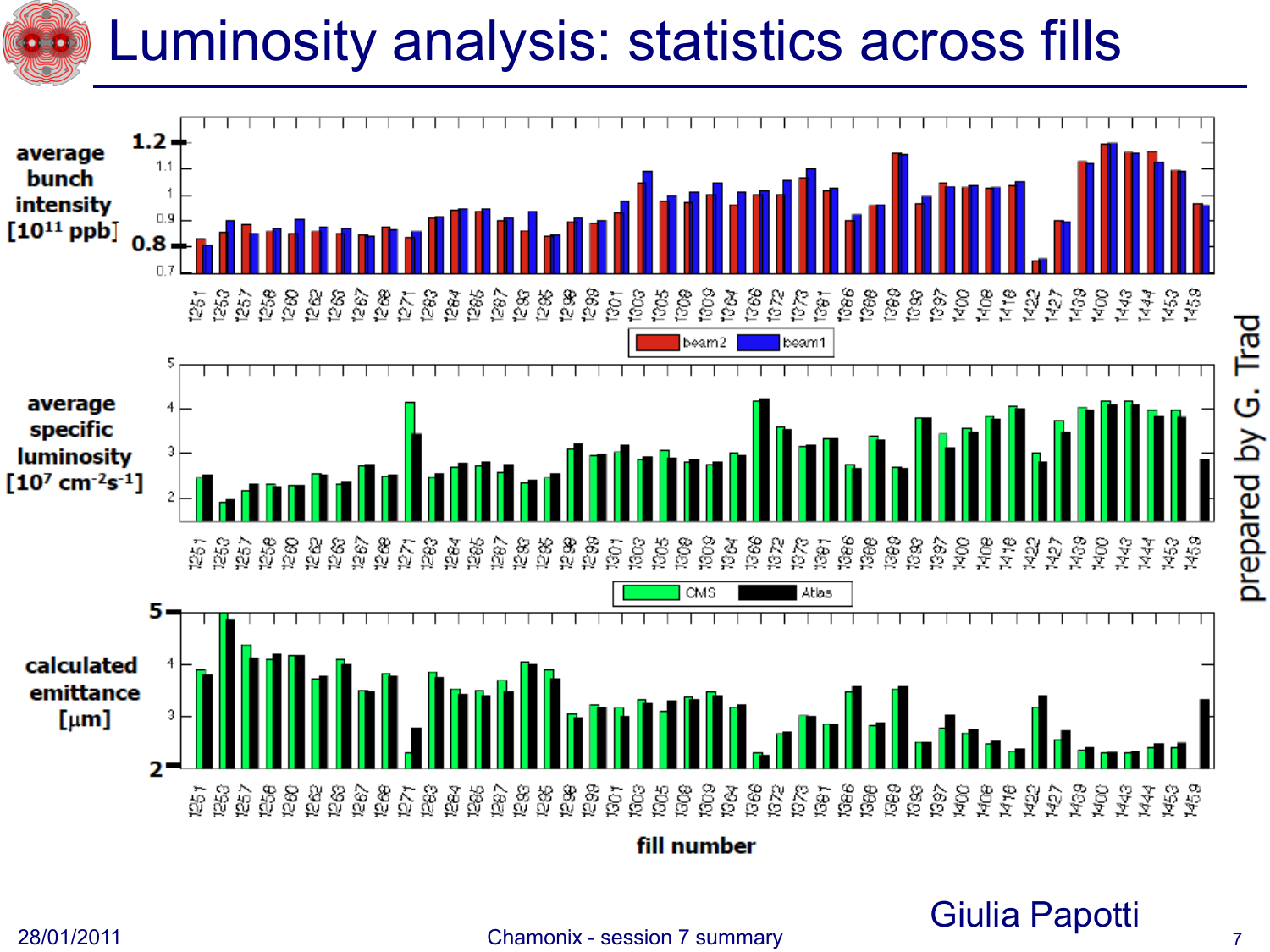

- **Excellent single beam before collisions**  $\sim$  **200 300 hours**
- With colliding beams:
- **Luminosity lifetime**  $~15$  **20 hours**  Reasonably well given by emittance growth and intensity decay Minimal drifts in overlap – beams very stable
- Intensity lifetime ~90 hours Luminosity burn, losses on collimators

**Emittance growth (x ~ 30 hours, y ~ 20 to 40 hours)** 

- Intra Beam Scattering
- and something else at least sometimes "the hump"

Giulia Papotti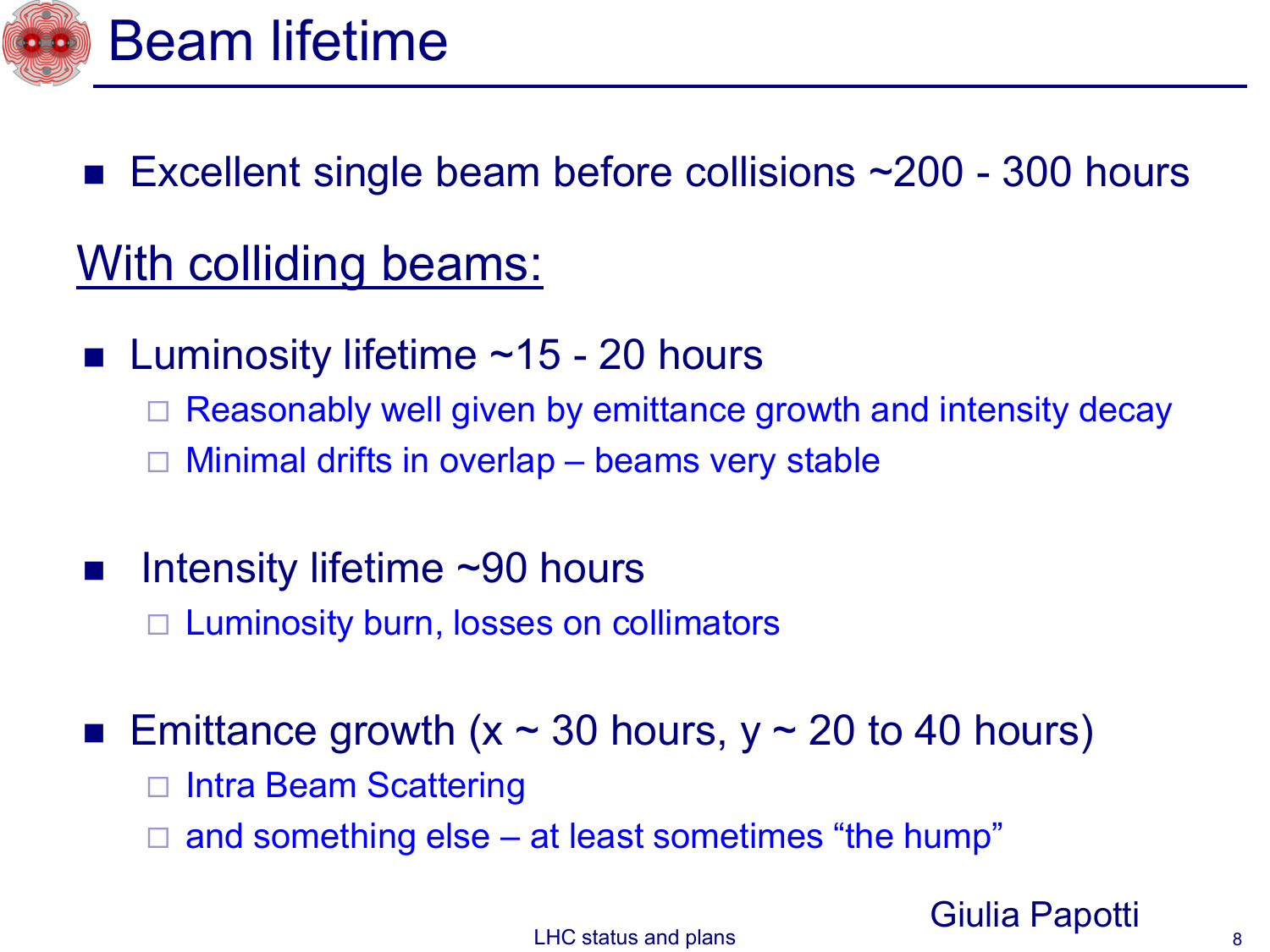

- Very well motivated!
- Machine parameters methods:
	- Very successful first experience, Expect to reach 5% accuracy for 2010, aim for <5% in 2011
- Special fills: 2 requested, conditions to be discussed, try to reduce setup time
- Developments & beam studies: a lot on the list, set priorities
- Hardware: lots of efforts already done and very much appreciated. Beam intensity measurements still limits the precision: set priority on the Bunch Current Transformers and Longitudinal Density Monitors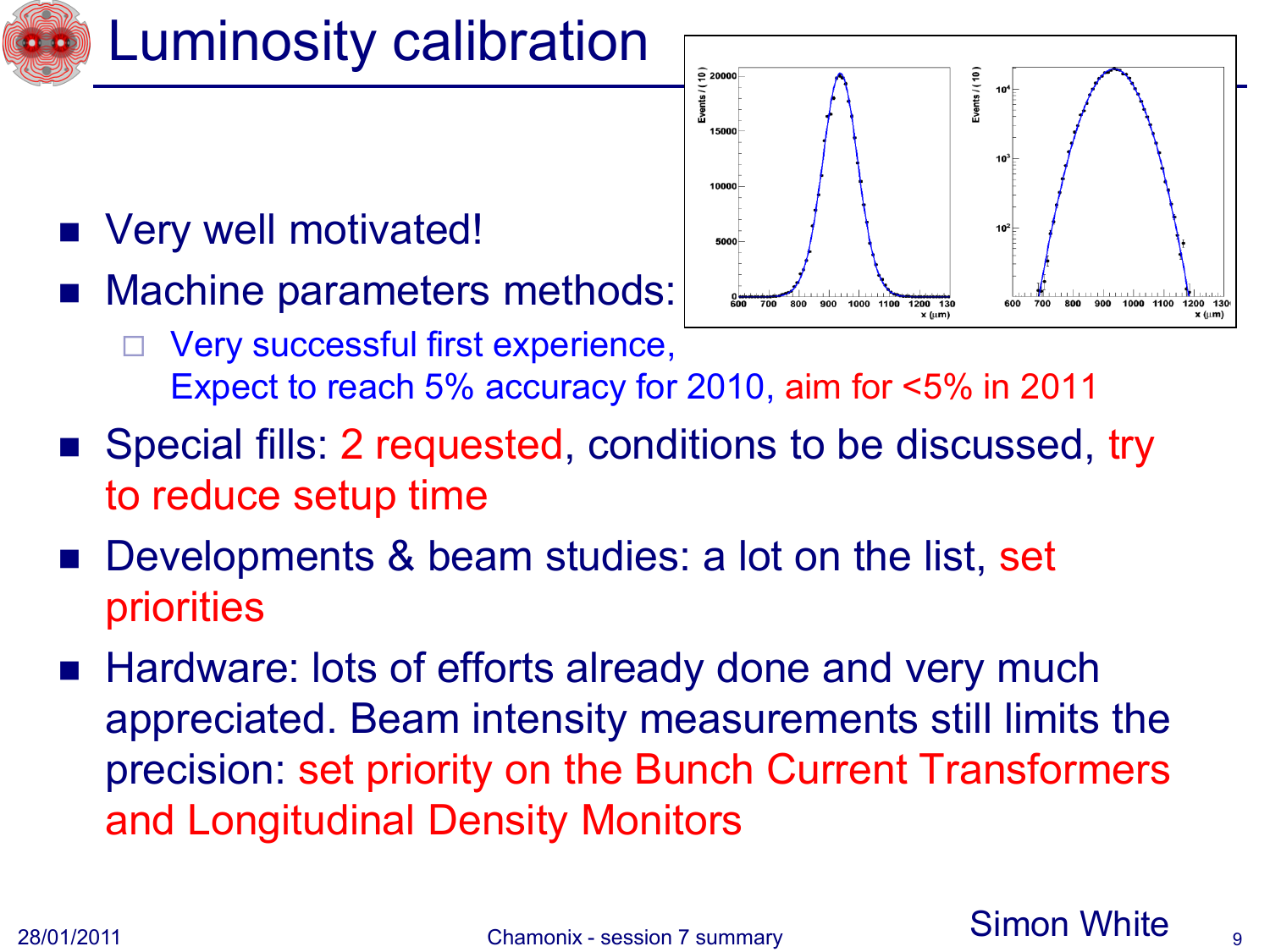# High beta\* experiments

- Forward detectors at CMS (TOTEM) and ATLAS (ALFA) interaction points will provide independent luminosity calibration based on optical theorem
- TOTEM is commissioned and ready for physics at 90 m
- ALFA expects to be ready for summer
- 90 m. optics are ready for commissioning, operational challenges very different from squeezed optics:
	- start commissioning as soon as possible (~5 shifts)
- **Physics with 90 m.:** 
	- 4 fills, expect to reach 3% accuracy on the cross section (TOTEM)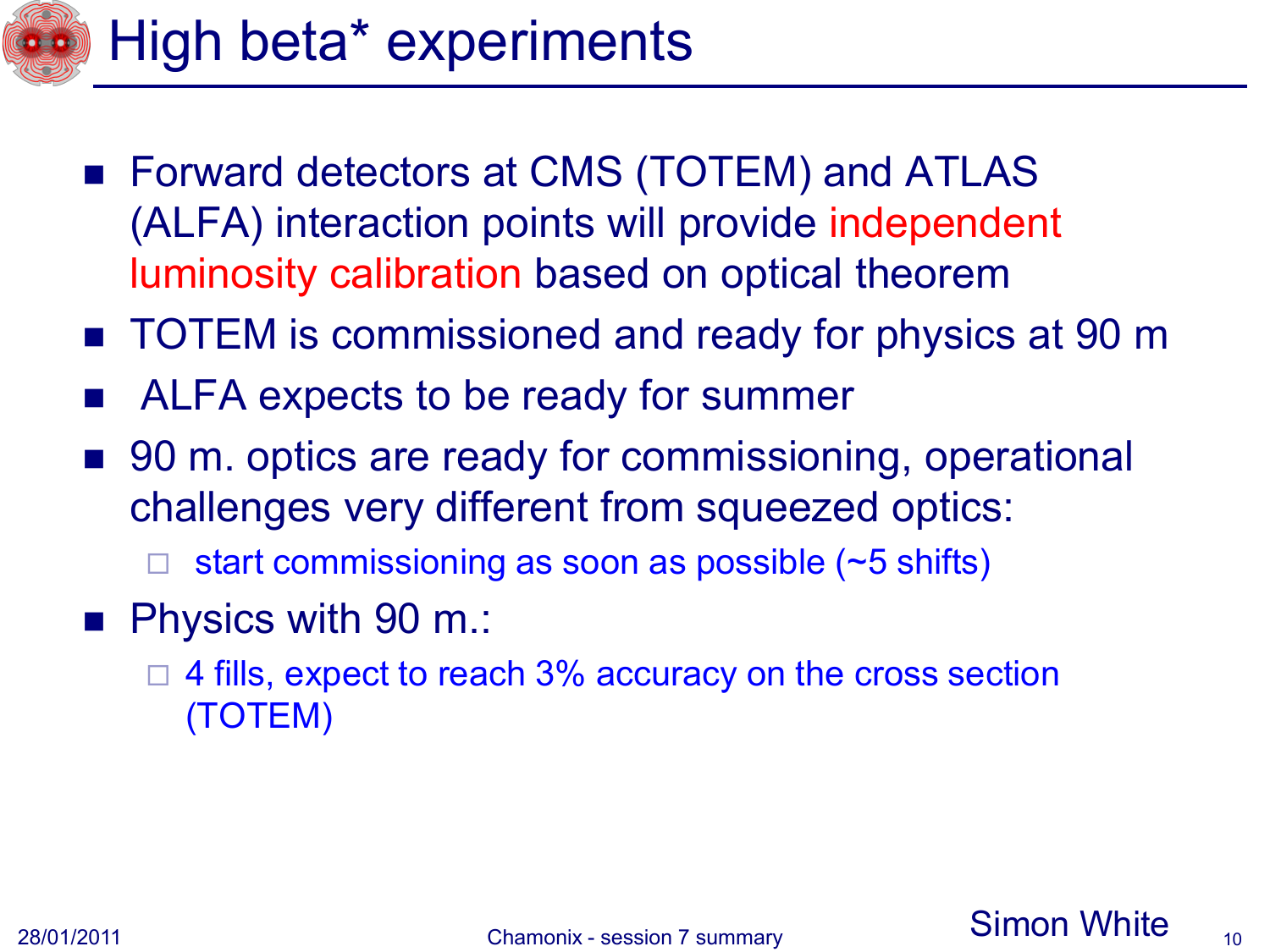

### Ions – conclusions

- **The 2010 Pb-Pb run showed that the LHC can work well** with heavy ions
- **Beam physics is complex!** 
	- Needs more resources for study, analysis of data
- Substantial factor in luminosity possible for 2011
	- Options for filling etc, will be clarified in injector commissioning, experiments are flexible
- 2012 appears to be a good opportunity for p-Pb
	- Otherwise it will be a long time … interesting energy
	- Feasibility test in MD can be tried in 2011. If this realistically is to be considered for a run – a lot of effort needs to be made this year
- **Upgrades critical to sustain performance ramp-up** 
	- Installation of DS collimators in IR2 should not be allowed to slip too far into the future

John Jowett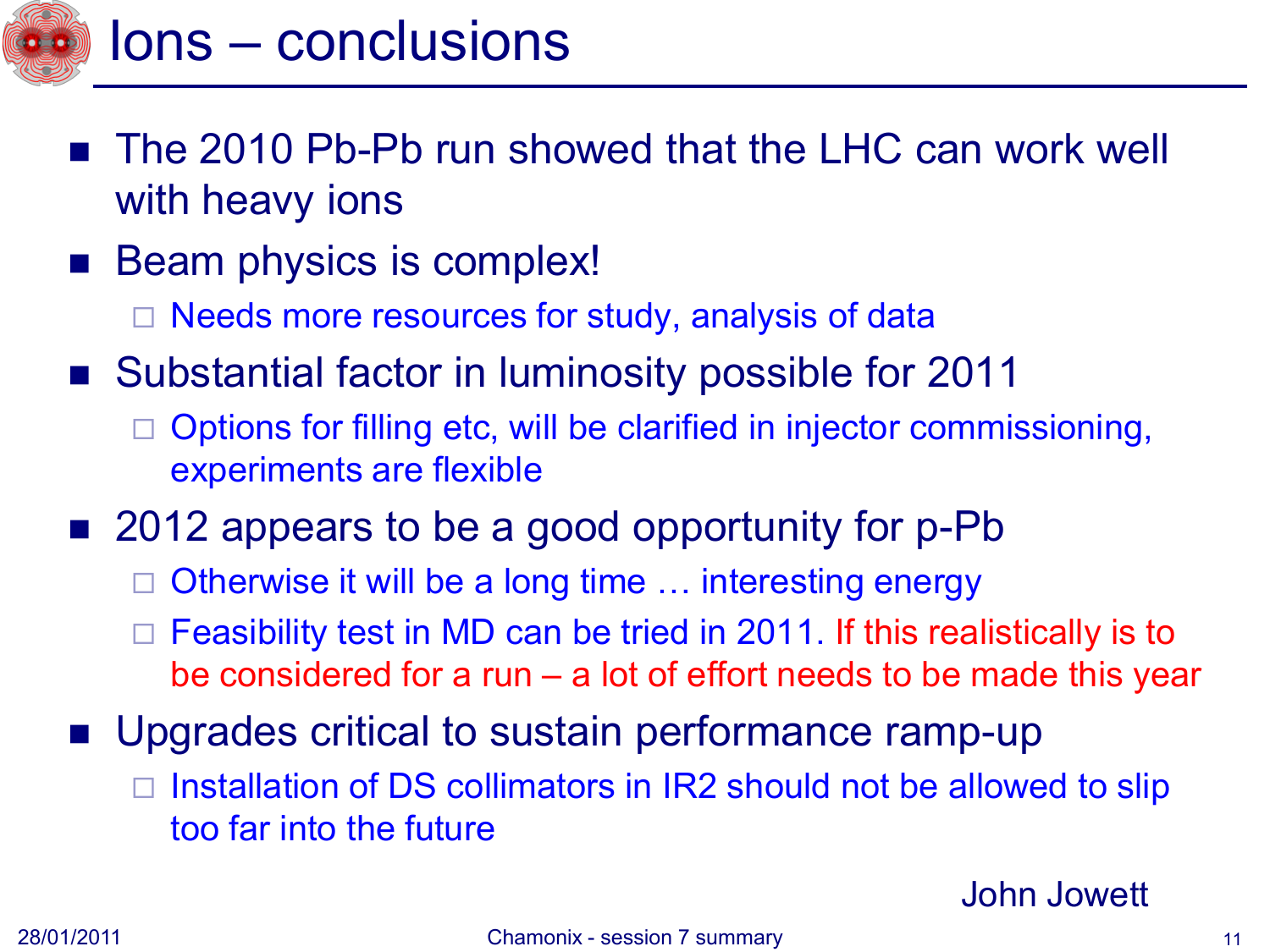

**Luminosity factors with respect to 2010**  $\Box$ 3.5/1.5 from beta\*  $\Box$  2 to 2.5 from bunch number and intensity

# $L = 1$  to 1.4 x 10<sup>26</sup> cm<sup>-2</sup>s<sup>-1</sup>

Integrated luminosity: 30 to 50  $\Box$ b<sup>-1</sup> to each of IP1, IP2 and IP5

John Jowett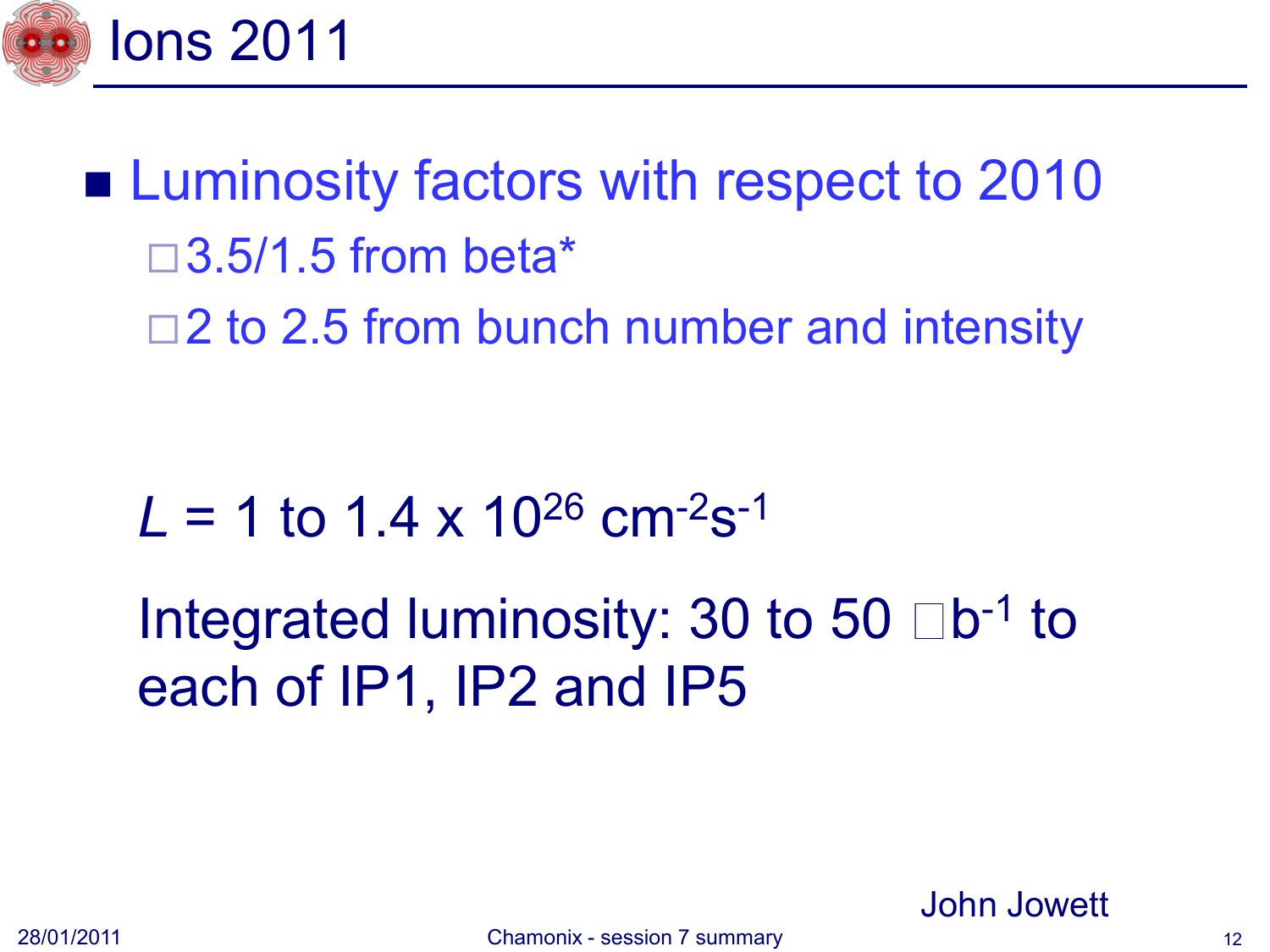

Motivation is clear!



fast, secure and far-reaching!

- 1 fb<sup>-1</sup> delivered to each of IP1, IP5 and IP8 at 3.5 TeV □ Can probably do better for IP1 and IP5
- $\blacksquare$  It will be a challenge to deliver 1 fb-1 to IP8
	- Maximum luminosity : from 2e32 to 3e32
	- □ Luminosity leveling via separation required to get close
- **Alice** 
	- □ pp run:  $5e29 < L < 5e30$ ,  $\mu < 0.05$

#### Massimiliano Ferro-Luzzi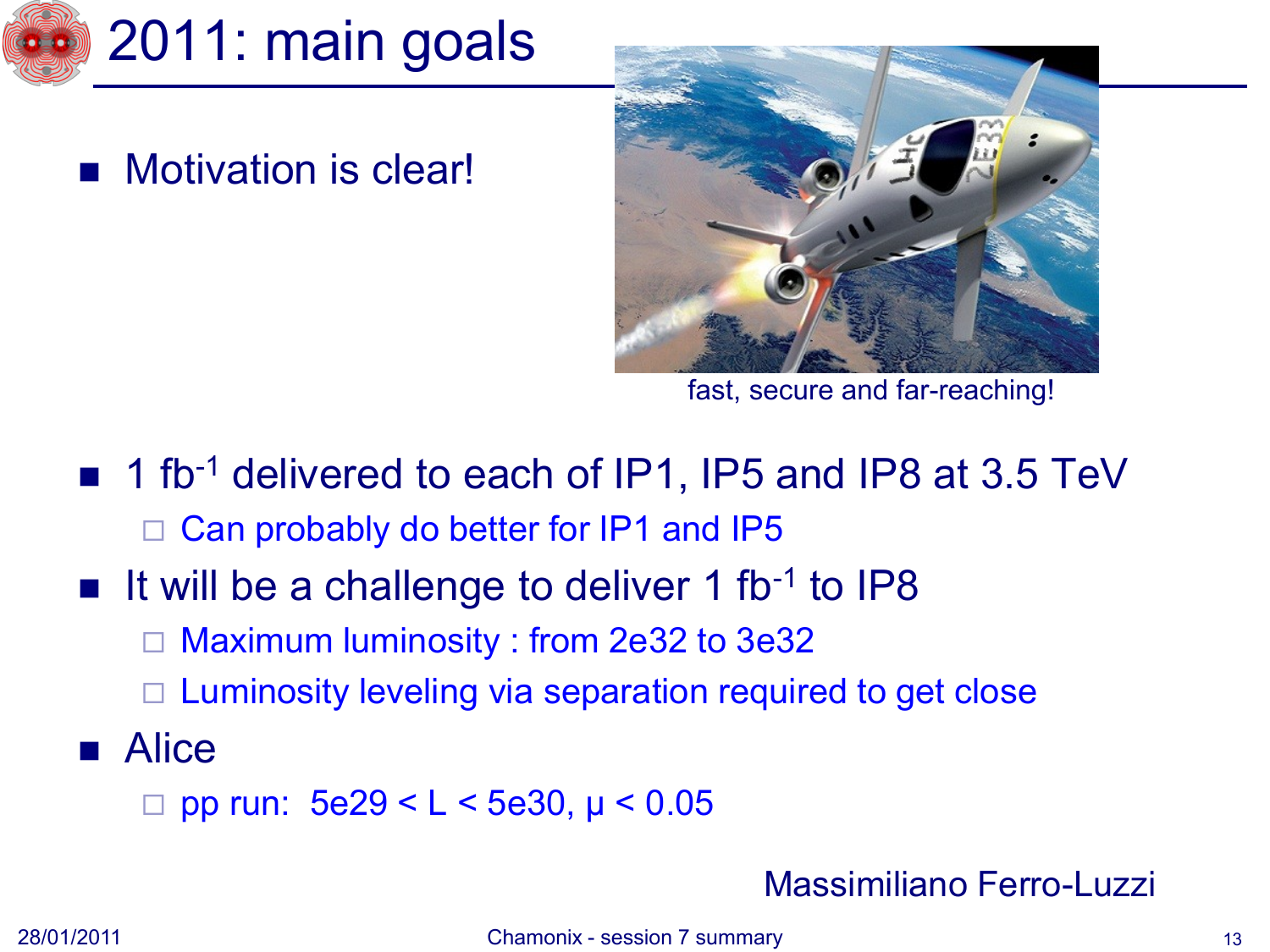

### **n** Intermediate energy

- Beam energy 1.38 TeV
- 24b equalitarian scheme; 16 collisions at each IP => 200kJ
- 3 shifts to commission; 4 days running at 50 M events to tape
- Run was recommended by LHCC and endorsed by RB
- **beta** $*$  = 90m runs
	- $beta^* = 90 \text{ m}$  IP1/5 (10m IP2/8)
	- Setup time (MD): 5 shifts including RP beam-based alignment
- **E** Luminosity calibration runs
- Totem & Alpha
	- Set-up & special runs

$$
\boxed{\sim 10 \text{ days}}
$$

#### Massimiliano Ferro-Luzzi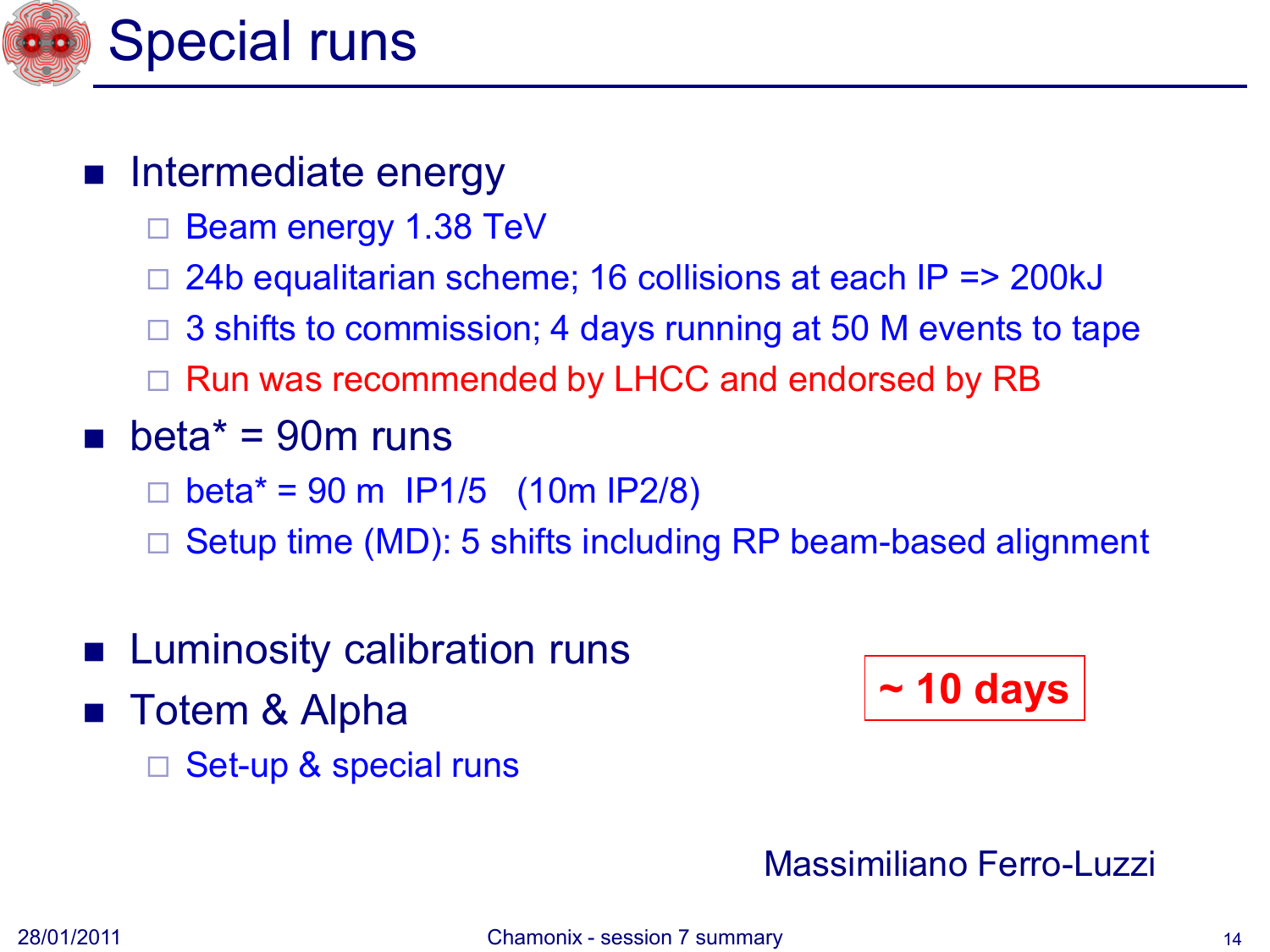

### Assumed beam parameters for Physics

| <b>Beam parameters</b>                               |                                                                     |
|------------------------------------------------------|---------------------------------------------------------------------|
| <b>Energy</b>                                        | $3.5 \text{ TeV}$                                                   |
| $\beta^*$ : IP1 – 5 – 2 – 8                          | $1.5 - 1.5 - 10 - 3$ m for 2.5 $\mu$ m                              |
| <b>Separation (Injection)</b>                        | ± 2 mm                                                              |
| <b>Separation (Physics)</b>                          | ± 0.7 mm (reduction during the ramp)                                |
| B1 $\frac{1}{2}$ external crossing<br>angles (lnj.)  | $\pm$ 170 $\mu$ rad (all IPs)                                       |
| B1 $\frac{1}{2}$ external crossing<br>angles (Phys.) | +120 $\mu$ rad (IP1&5); ± 80 $\mu$ rad (IP2); - 235 $\mu$ rad (IP8) |

| <b>Beam parameters</b>           | <b>150 ns</b> | <b>75 ns</b> | $50$ ns          |
|----------------------------------|---------------|--------------|------------------|
| <b>Bunch intensity [e11 p/b]</b> | 1.2           | 1.2          | 1.2 <sub>1</sub> |
| <b>Normalised Emittance [µm]</b> | 2.5           | 2.5          | 2.5              |
| <b>Colliding bunches</b>         | $368*$        | 936          | 1404             |

Malika Meddahi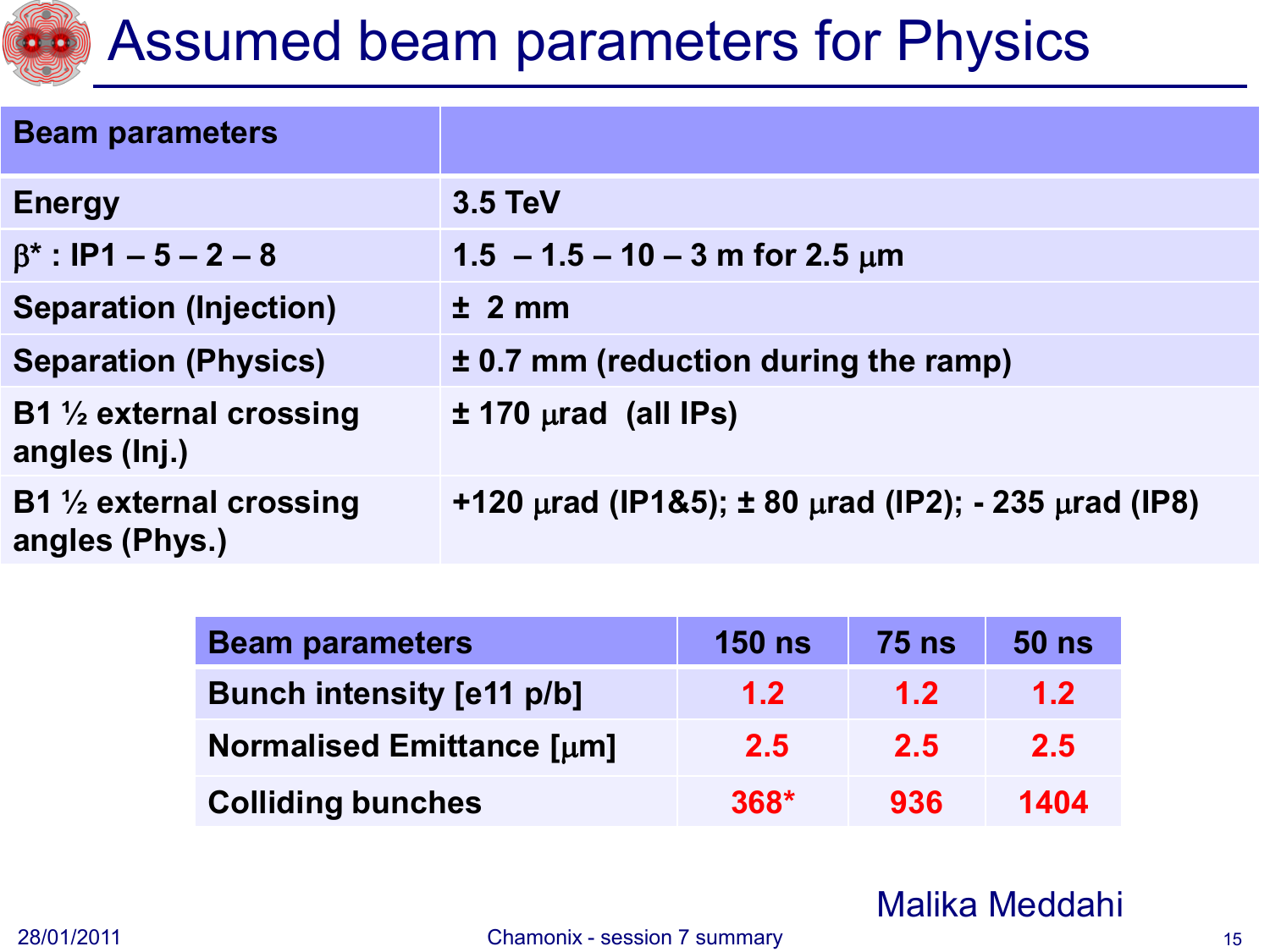# **42011 - Days for Luminosity operation**

| <b>PHASE</b>                   | Days           |
|--------------------------------|----------------|
| <b>Total proton operation</b>  | 264            |
| 5 MDs (4 days)                 | $-20$          |
| 6 TS (4+1 days)                | $-30$          |
| Special physics runs           | $-10$          |
| Commissioning                  | $-20$ to $-30$ |
| Intensity ramp up              | $-30$ to $-40$ |
| Scrubbing run                  | $-10$          |
| Total at around peak intensity | 125 to 145     |

Malika Meddahi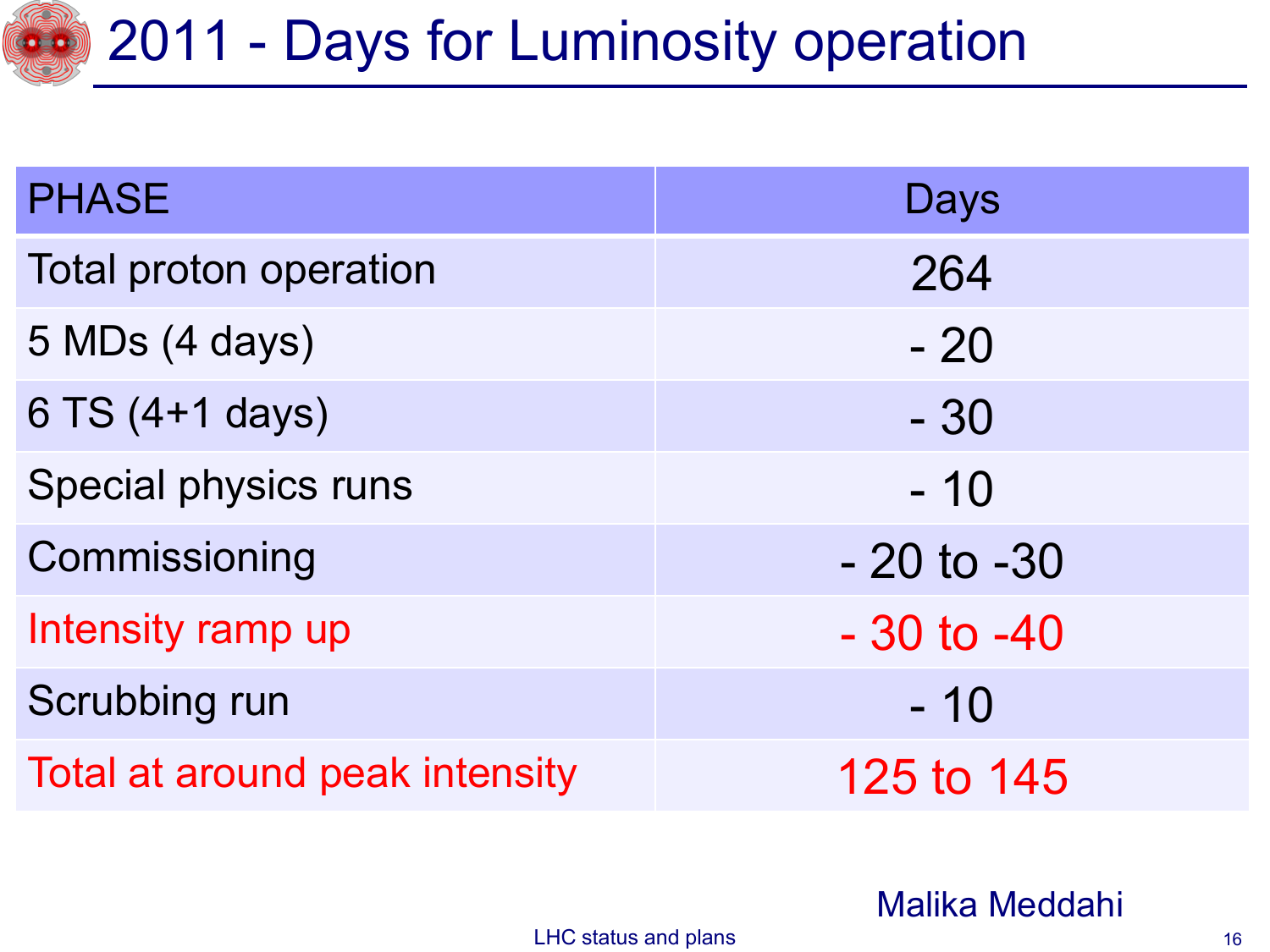

- Beam commissioning: 3 4 weeks Exit - stable beams with low number of bunches
- **Ramp-up to**  $\sim$ **200 bunches (75 ns): 2 weeks**  Multi-bunch injection commissioning continued Stable beams
- **E** Technical Stop  $-4+1$  days
- [Intermediate energy run 5 days]
- Scrubbing run: 10 days including 50 ns injection comm.
- Resume 75 ns operation and increase no. bunches: 3 weeks

300 – 400 – 600 – 800 – 930 - MPS and OP qualification

■ Physics operation 75 ns: ~930 bunches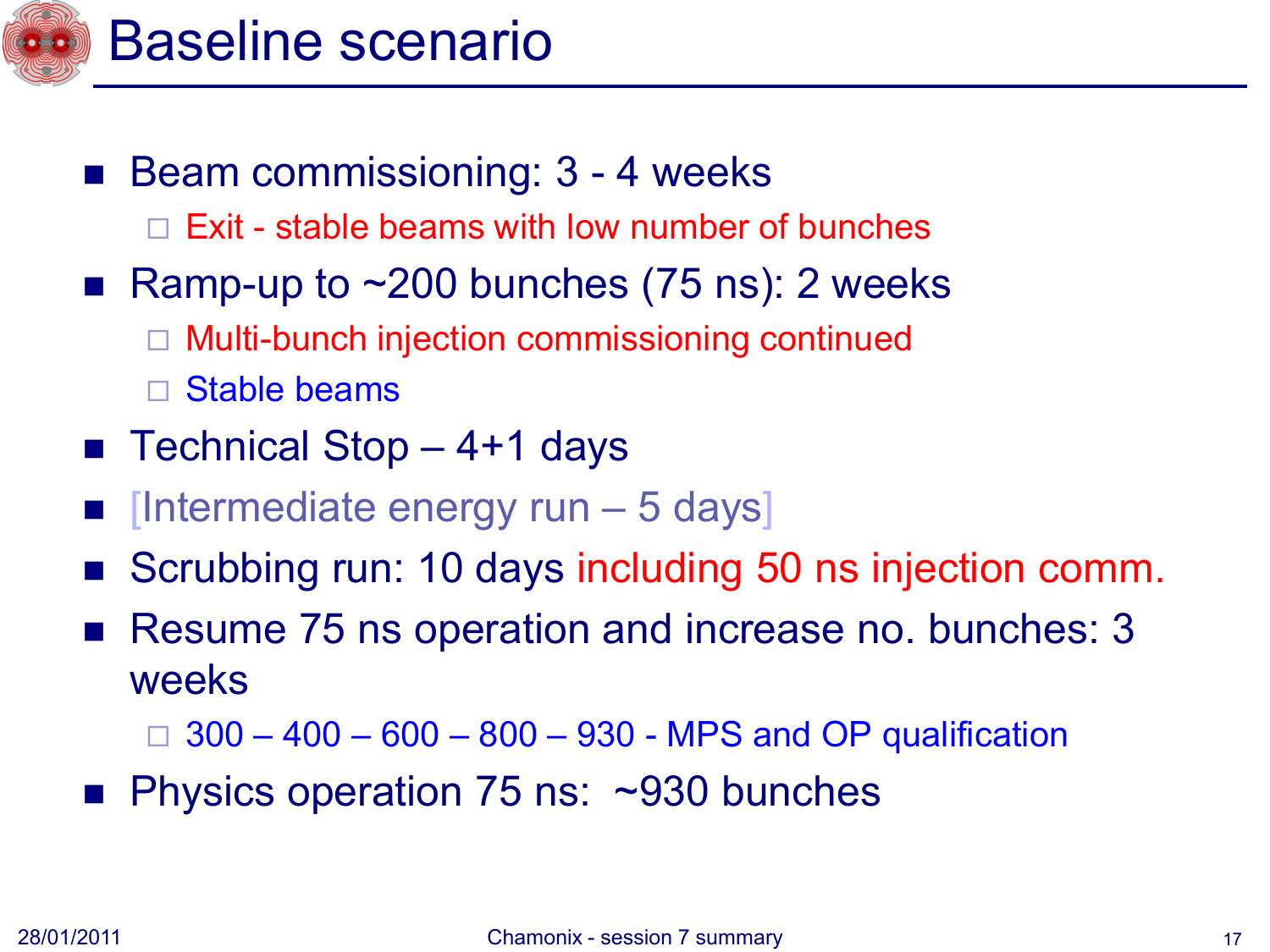# **Compared Possible 2011 LHC schedule QQ1/Q2**



#### 28/01/2011 Chamonix - session 7 summary 18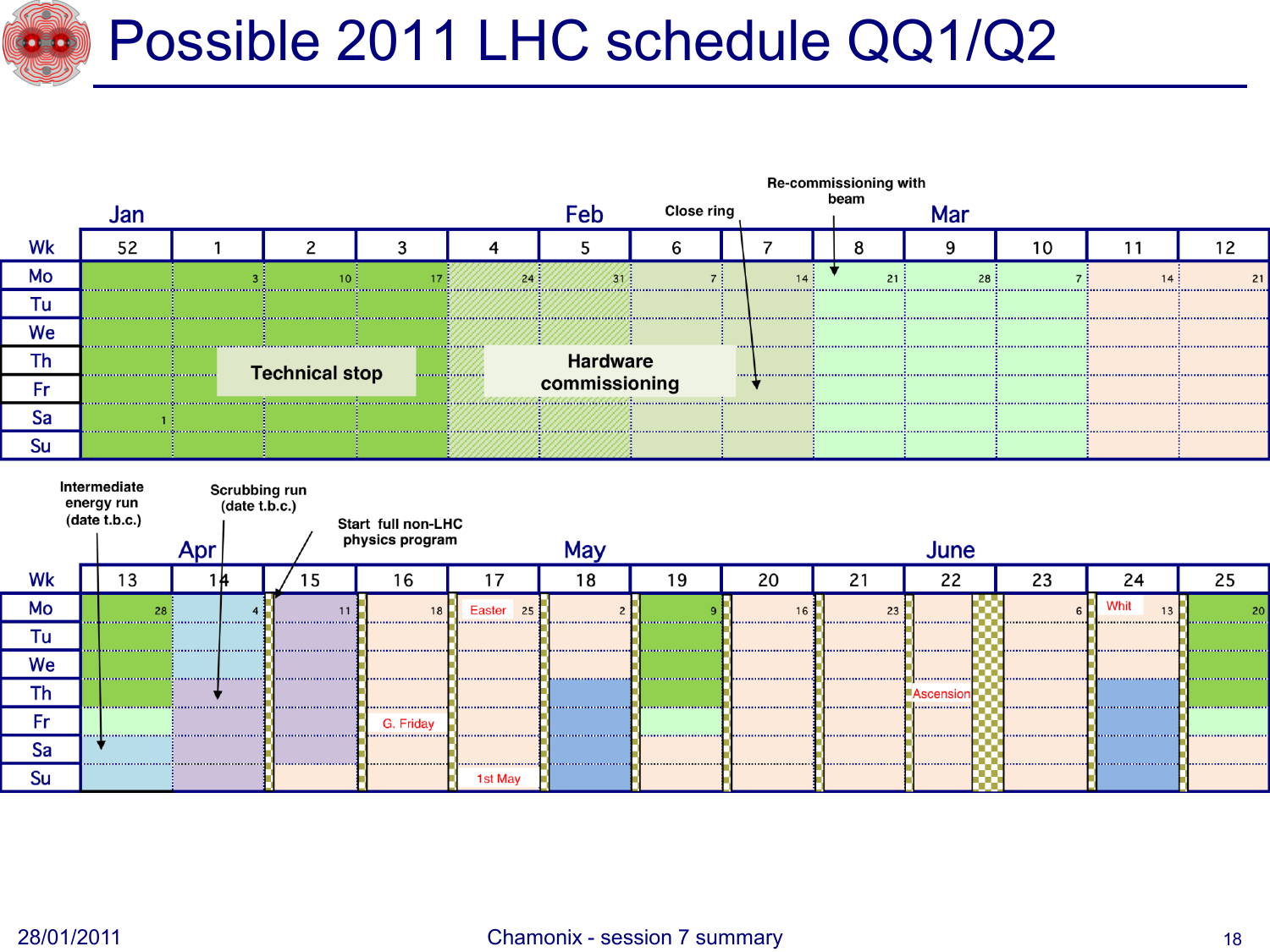

### Estimated Peak and Integrated Luminosity

| Energy                        |                               | $3.5 \text{ TeV}$ |                                                 |                                                       |
|-------------------------------|-------------------------------|-------------------|-------------------------------------------------|-------------------------------------------------------|
| Beta <sup>*</sup>             |                               | 1.5 <sub>m</sub>  |                                                 |                                                       |
| <b>Bunch spacing</b>          |                               | $75$ ns           |                                                 |                                                       |
| <b>Bunch intensity</b>        |                               |                   | $1.2 \times 10^{11}$                            |                                                       |
| Stored beam energy            |                               |                   | <b>75 MJ</b>                                    |                                                       |
| Days at peak luminosity       |                               |                   | 135                                             |                                                       |
|                               |                               | 0.2               |                                                 |                                                       |
| Hübner factor                 |                               |                   |                                                 |                                                       |
| <b>Emittance</b><br>[mm.mrad] | <b>Beam-beam</b><br>parameter |                   | Peak<br><b>Luminosity</b><br>$[cm^{-2} s^{-1}]$ | <b>Integrated</b><br><b>Luminosity</b><br>$[fb^{-1}]$ |
| 2.5                           | 0.006                         |                   | $1.3 \times 10^{33}$                            | ~2.7                                                  |
| 2.0                           | 0.007                         |                   | $1.6 \times 10^{33}$                            | ~23.3                                                 |

28/01/2011 Chamonix - session 7 summary 19

Malika Meddahi 150 ns: ~1.9 fb<sup>-1</sup> 50 ns: ~2.8 fb-1